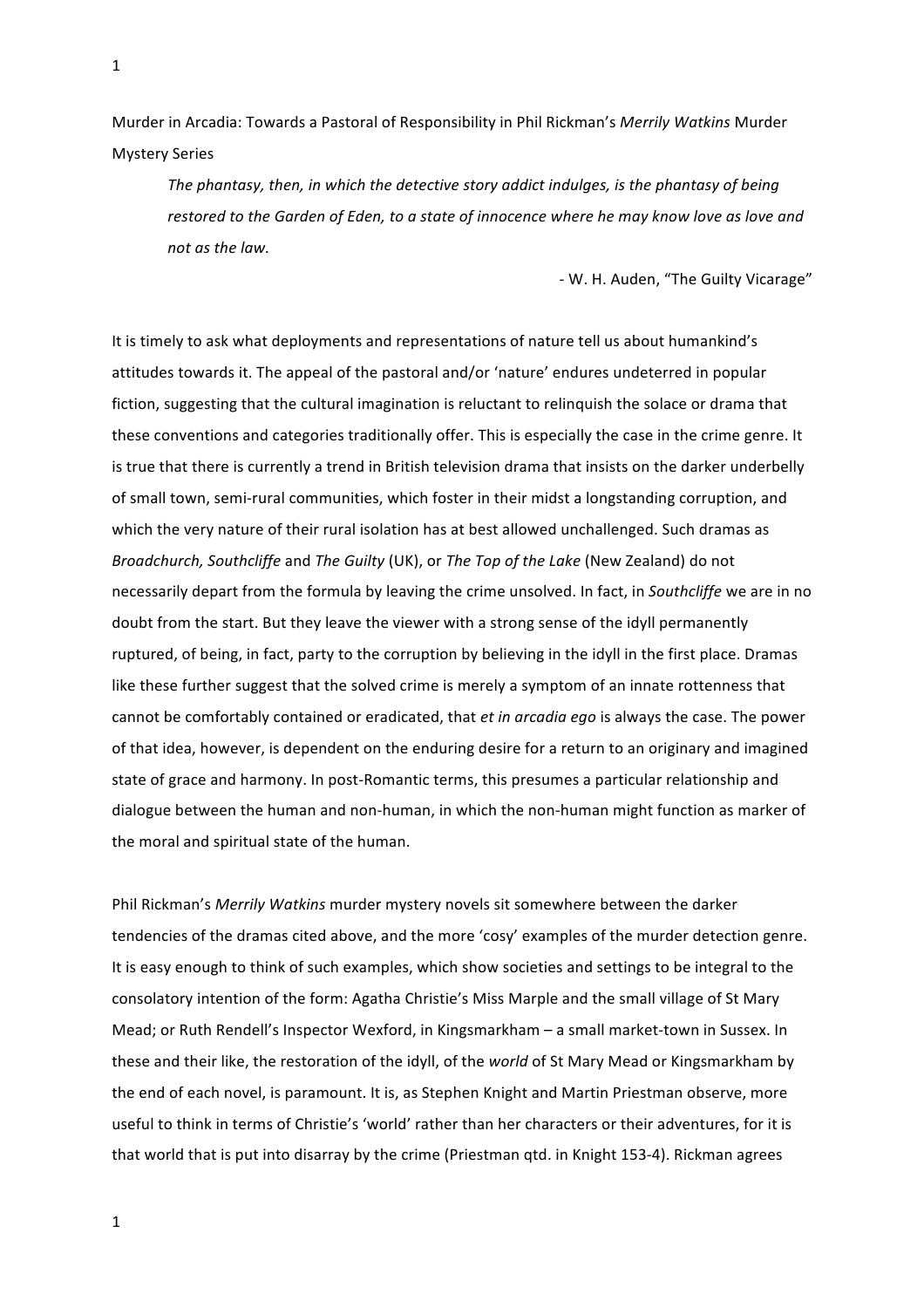that something of St Mary Mead haunts the *Merrily Watkins* novels as they constantly tease out the flaws of Arcadia. But while Rickman retains a fondness for Miss Marple, "Merrily is not any kind of homage" and the series maintains "all the stage-settings of a cosy village mystery while turning out to be not all cosy" (Rickman 2013). Thus, Rickman knowingly paints pastoral or bucolic only to undo it. To take two examples from the novels which shall be my focus here: in The Wine of Angels (WOA) "[t]he pink moon shone surrealistically down on a pastoral dreamscape" simultaneously invokes Samuel Palmer and Salvador Dali, familiar pastoral slipping into alien nightmare (*WOA* 580). In *To Dream of the Dead* (*DOD*) Ledwardine village square is quiet, but with the quiet of a village hostage to economic change as milk deliveries, postal deliveries and baking bread at dawn, the signs that a community is alive and working, are now dead: "the morning post wouldn't be here for hours, and the milk came in plastic bottles in the supermarkets, and soon nobody would be seen on the streets of Ledwardine until about ten when the dinky delicatessen opened for croissants" (*DOD* 51-2). Rickman's 'world' is St Mary Mead undone.

Before I discuss Rickman's work more specifically, it is useful to establish properly the kinship between the detective story and the pastoral mode. We can then ask how Rickman's novels might, also in Terry Gifford's words, deploy the "pastoral mode, in its post-pastoral incarnation" to comment on humankind's exploitation of environment and nature ("Post-Pastoral" 24).

I began this essay with a quotation from "The Guilty Vicarage" by W. H. Auden. In that piece, he famously confesses to being unable to enjoy a crime novel unless it is set in "rural England" (Auden 406). More importantly, he further notes that in the worlds of the detective story, "nature should reflect its human inhabitants, i.e. it should be the Great Good Place; for the more Eden-like it is, the greater the contradiction of murder" (408). Auden recognises the Edenic aspect of rural England as it continues to be imagined and desired by readers like him, even now, of such novels. Significantly, as Stephen Knight notes, Auden is talking about the structure of what is labelled 'the golden age' detective novel, a period of crime writing that approximately covers the years 1918-1930 (Knight 77). The term 'golden age' itself harks back to an idea of innocence and certainty, the 'Eden' of antiquity, and this in turn brings us to the origins of pastoral. For Auden, says Knight, the "conflict of 'innocence and guilt' [is] central", not social but spiritual or religious: "the reader's sense of personal guilt [can be] consolingly displaced on to the criminal by the "exceptional individual [that is, the detective] who is himself in a state of grace"" (89). Knight continues that, for Auden, G. K. Chesterton's Father Brown is exemplary in this respect (Knight 89). But Father Brown's significance as priest, or pastor, is matched by the significance of his ability to 'detect,' or 'see' and 'read'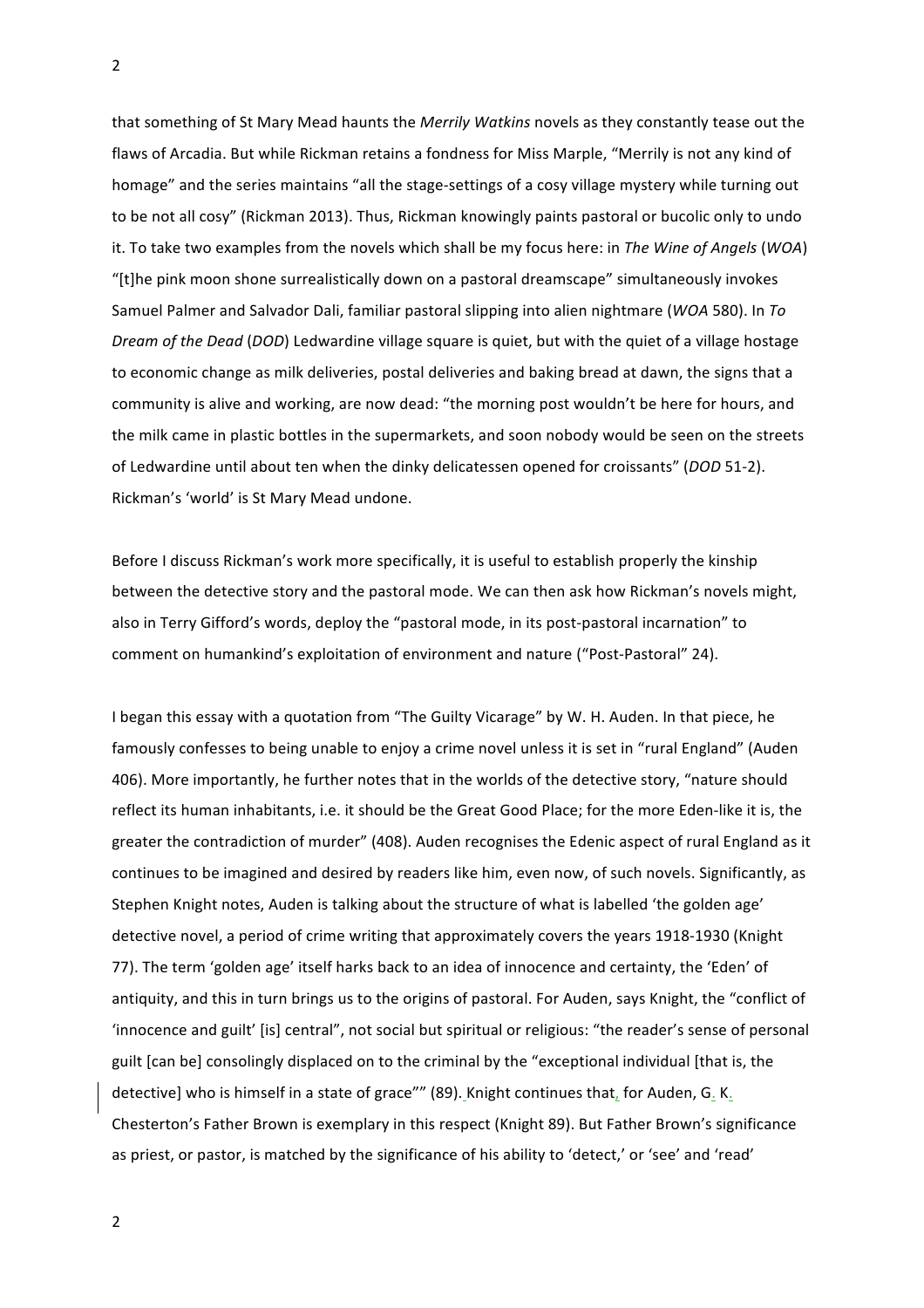correctly, which quality is enabled by his spiritual 'purity,' and, importantly, his facility for compassion. As Auden puts it, Brown "cares for souls" and his "prime motive is compassion, of which the guilty are in greater need than the innocent" (Auden 411).

The links between pastoral and the detective novel or murder mystery are examined further by Martin Priestman, who, with a nod to William Empson, discusses the 'golden age' detective novel in just such terms. Priestman acknowledges that the term 'golden age' here "evok[es] a separate realm of *literary* innocence" specifically: while the 1930s saw a "particular mixture of pastoralising nostalgia for the social innocence lost in that turbulent decade," it is also true that "literary intellectuals of this period were engaged *en masse* in a love-affair with the form" of the detective novel as, in the words of Marjorie Nicolson, an "escape not from life, but from literature" (Priestman 151). Priestman continues: "an escape, that is, into order and objectivity" and back to the narrative certainties that Modernism was busy undoing (Priestman 151). This reduces, or perhaps expands, pastoral to mean simply, in Renato Poggioli's words, "a double longing after innocence and happiness" (qtd. in Alpers 437). Priestman's point is salutary, however: the 'golden age' detective novel, which Rickman invokes and partly resists, is pastoral in its formal certainties as much as in its depictions of rural idylls.

This brings me to pastoral and environment. In the mid-1990s, Lawrence Buell established the following criteria concerning how we should define an environmental text:

1) The nonhuman environment is present not merely as a framing device but as a presence that begins to suggest that human history is implicated in natural history; 2) The human interest is not understood to be the only legitimate interest; 3) Human accountability to the environment is part of the text's ethical orientation; and 4) Some sense of the environment as a process rather than as a constant or a given is at least implicit in the text. (qtd. in Borlick  $6-7$ )

Buell's criteria are still pertinent, but ecological concerns and anxieties have undergone a transformation in terms of their political and cultural status. Terry Gifford offers a useful update of cultural responses to, and perceptions of, environment, particularly in the UK. During the first years of the twenty-first century, "a shift [took] place in British culture that has given us a slightly revised sense of the word *environment* with implications for the way we now read the diverse forms of literature that perform the cultural function we have come to know as pastoral" ("New Senses"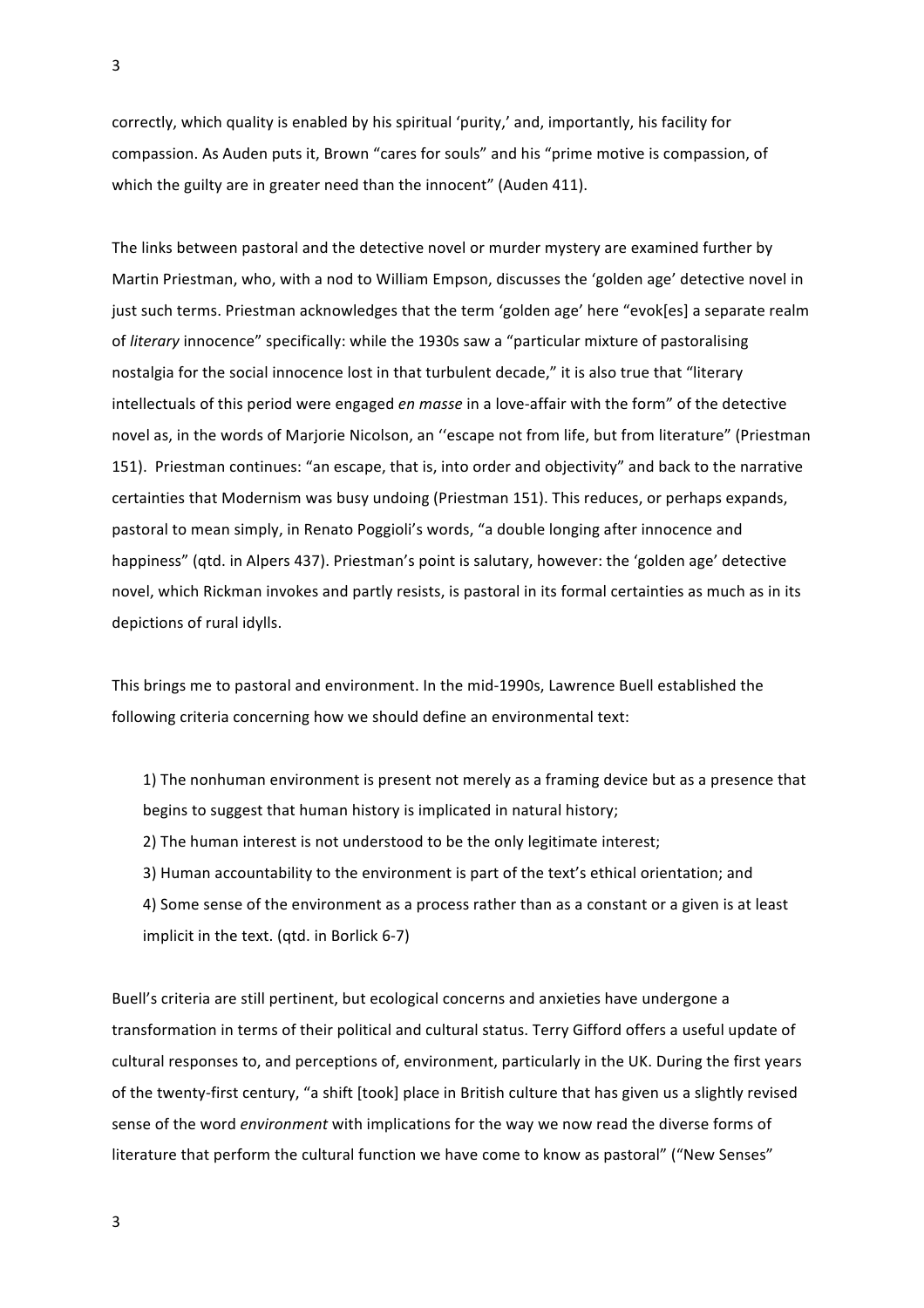245). In that time, the "term *carbon footprint* penetrated the language [...] and the culture for businesses, cities, villages and families" while the polar bear replaced the whale as the potent symbol of all things environmental. As Gifford points out, however, this shift is about much more than merely swapping one mammal for another: the whale remained 'other,' in need of our conservationist intervention to save the species; the polar bear's situation "represent[s] our *own* plight on the planet" as the ice caps are disappearing in precisely the manner our own civilisations are forecast to disappear ("New Senses" 245; my italics). The polar bear's dilemma is not merely a matter of its extinction through being over-hunted; rather, it is now the canary of impending ecological disaster for humankind, of our own possible extinction. Understandably, this creates a different urgency, and Gifford calls for "pastorals of responsibility" ("New Senses" 248). We can understand such pastoral to stress the future over the past and to be suspicious of nostalgia. Such a pastoral would also recognise that states of grace, harmony and innocence are impossible, at best transitory, but essential perhaps, as an aspiration. Rickman would agree: "I don't want to stamp on the possibility of a return to Eden, and we should occasionally get inspiring glimpses of it [...] in a spiritual sense" (Rickman 2013). While there is an argument for calling Gifford's concept a tautology, given the etymology and genealogy of 'pastoral,' perhaps it is necessary for the phrase to recall us to that oft-overlooked dimension of pastoral in which care and guardianship are the essence.<sup>1</sup> For what Rickman's novels debate and stress repeatedly is responsibility for community and environment: a modern rural community is the ideal tool for such a debate, peopled as it is by figures–landowners, gentry, priest-whose traditional roles, status, authority and attendant responsibilities have always been challenged by economic and political change, class and cultural mobility.

The two Rickman novels that I discuss here, *The Wine of Angels* and *To Dream of the Dead*, are positioned roughly at the end of the twentieth century and the end of the first decade of the twentyfirst respectively. As such, they demonstrate the kind of shift that Gifford describes regarding the term environment as it moves from meaning conservation of the 'other,' to a chilling realisation that we ourselves are in danger. From a close reading of salient passages in these two novels, we might further ask if the series has adapted to what Gifford terms "post-pastoral." Gifford notes, after Alpers, that pastoral is "self-aware of its potential idyllicism;" thus he has found it necessary to coin the term 'post-pastoral' to describe a "body of literature that transcends 'naïve idyllicism' with a more positive agenda than simply being an 'anti-pastoral' corrective to idyllicism in its intent" ("Post-Pastoral" 14-15). For Gifford, post-pastoral texts might imply certain questions intentionally or not, including whether awe in the face of natural phenomena might lead to humility in our species; what

<u> 1989 - Jan Samuel Barbara, margaret e</u>

 $<sup>1</sup>$  Pastoral relates originally to the care of sheep and pasture, in which harmony is partly ensured by the</sup> shepherd/pastor figure fulfilling his/her duty.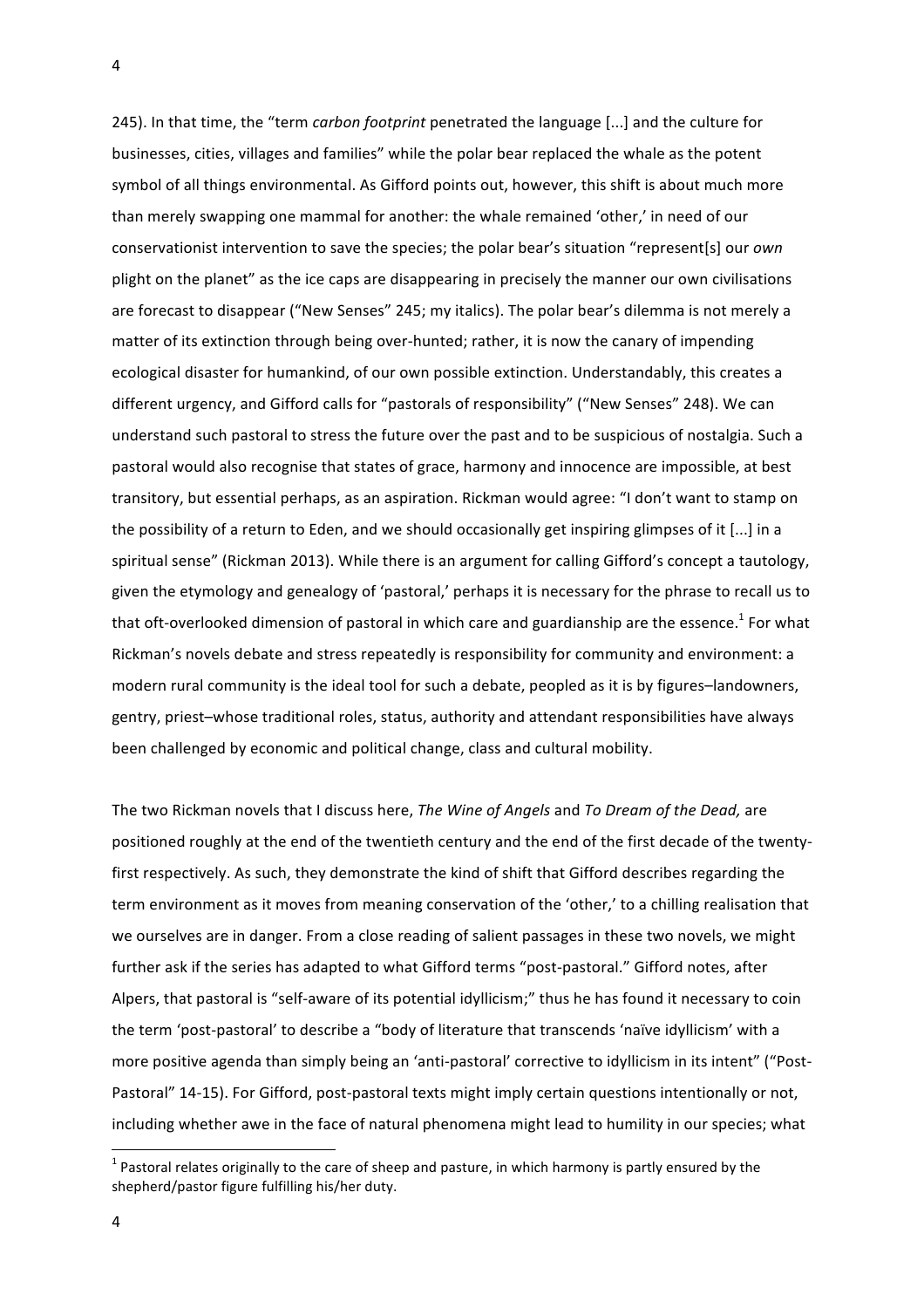the implications might be of recognising that we are part of a creative-destructive process; and, "how can our distinctively human consciousness, which gives us a conscience, be used as a tool to heal our troubled relationship with our natural home?" ("Post-Pastoral" 18). Buell's criteria and Gifford's questions are all ones for which Jane Watkins, Merrily's daughter, and her mentor, Lucy Devenish, would recognise the need. The presence of nature and environment in these two novels often, though not inevitably, seems to protest both their constancy and vulnerability to process.

It would be stretching the point to ascribe to the novels an agenda in this respect; Rickman is understandably chiefly concerned with telling a good story, and as a former journalist, he maintains that balance of view is also one of his aims: even if that means the murderer is a member of the Green Party (Rickman 2013). Nevertheless, the novels work to a set of values which accords environment status. These values also suggest that that environment is not ours except by force and neither are we alone in it.

Merrily makes her debut appearance in *The Wine of Angels* (1998), a novel which, explains Rickman, was never intended to become a series (this possibly explains the death of one of the most striking characters, whose absence from the subsequent novels is a great shame). Merrily is a young widow, with a teenage daughter Jane; she is also a vicar, and in the second novel, *Midwinter of the Spirit* (1999), has begun training as a deliverance consultant – which is what the Anglican Church now calls exorcists. By the tenth novel, To Dream of the Dead, Merrily is firmly established in this role, one that enables her character plausible access to acts of crime and detection.

Merrily's parish is on the border between Wales and England, near the English cathedral city of Hereford. The setting of the novels is bucolic but in a manner that, as earlier noted, disturbs and mocks even as it appeals to Agatha Christie's 'Miss Marple' model, in which order is always restored. Rickman is vehement that Merrily is not a clerical sleuth in the fashion of Father Brown, and insists on her flaws as a vicar: she swears, smokes, and makes mistakes (Rickman 2013). But ultimately, she never lacks compassion, and she serves the guilty as she serves the innocent. Superficially, she is a world away from Chesterton's protagonist, but in important respects, she is at least a kindred spirit, and immediately invokes Father Brown by both countering and echoing him. Most importantly, she is burdened with an overdeveloped sense of responsibility, as we are told on our very first encounter with her: "This was Merrily's problem. Always felt responsible" (*WOA* 3). Where Merrily properly diverges from Father Brown and Miss Marple is that she does not, in fact, solve crimes or puzzles;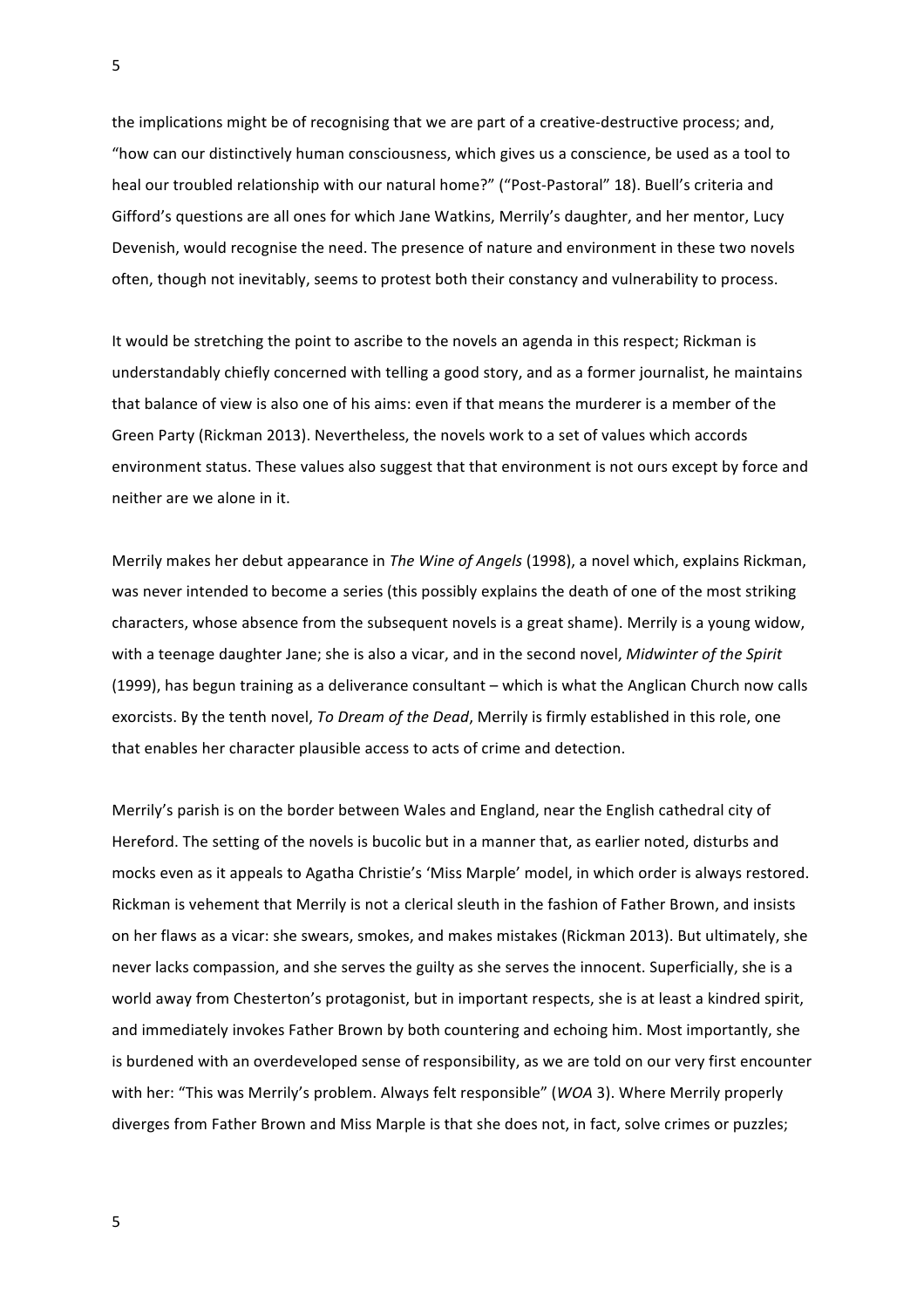rather she gets caught up out of her highly developed sense of duty in the messiness of 'evil' and essentially brings another way of seeing to bear on that 'mess'.

Returning briefly to Auden, Knight understands Auden to extend the notion of priest to the detective in much the same way as later critics have seen an analogy between the detective and the psychoanalyst (89). Both analogies continue a critical tradition of situating the detective novel in the context of meeting a need, whatever its sub-genre or primary model of detection; both also concern themselves with restoration and to some extent, absolution. Auden's choice of title for his essay further strengthens its relevance to the *Merrily Watkins* series, and creates a link to the first Miss Marple novel, *The Murder at the Vicarage* (1930). This novel is narrated by the vicar, and begins in the vicarage itself, with the narrator "brandish[ing] the carving knife in a vindictive manner" and remarking that "anyone who murdered Colonel Protheroe would be doing the world at large a service" (Christie 1). Of course, as the reader knows, the vicar is protected from being the culprit twice over through his position as narrator (although Christie flouts that expectation in *The Murder* of Roger Ackroyd), and parish priest. He is, after all, the pastor, albeit an endearingly flawed one, of the community under threat.

In *The Wine of Angels*, Merrily has just arrived in Ledwardine, the apparently idyllic village referred to above. That it is in the border county of Herefordshire, a county with nearly 400 years of cidermaking to its name, is important. The Campaign for Real Ale (CAMRA) UK lists over 30 Herefordshirebased cider-makers still in operation. Cider is an historical fact in Herefordshire, but of all the alcoholic beverages, cider is perhaps the most readily and fortuitously associated with the bucolic and pastoral. The apple is perceived as the fruit instrumental in the Fall of Man (though it is not identified in Genesis as anything other than 'fruit') and thus stands for consequence, expulsion, and neglect of duty in favour of satisfying one's desires. Orchards are generally imagined as places of tranquillity, abundance, even shelter, while cider itself has an artisan aspect. This makes Ledwardine, a fictional village but one constructed from various real Herefordshire/border villages, typical in that its history is entrenched in the county's cider-making traditions: the "wine of angels" is, in one interpretation, cider. It is also a quotation attributed to the seventeenth-century poet, Thomas Traherne, which heads the novel: "Tears are the Wine of Angels ... / the best... to quench the devil's fires." The spirit of Traherne, who in real life was from Hereford and held a parish at nearby Credenhill, hovers over the Watkins family and the series to function as a spiritual anchor, crossing all creeds. There is not the space to address Traherne's poetry and meditations here, but they insist on felicity as both duty and expression of faith, a felicity which is to be found by being in God's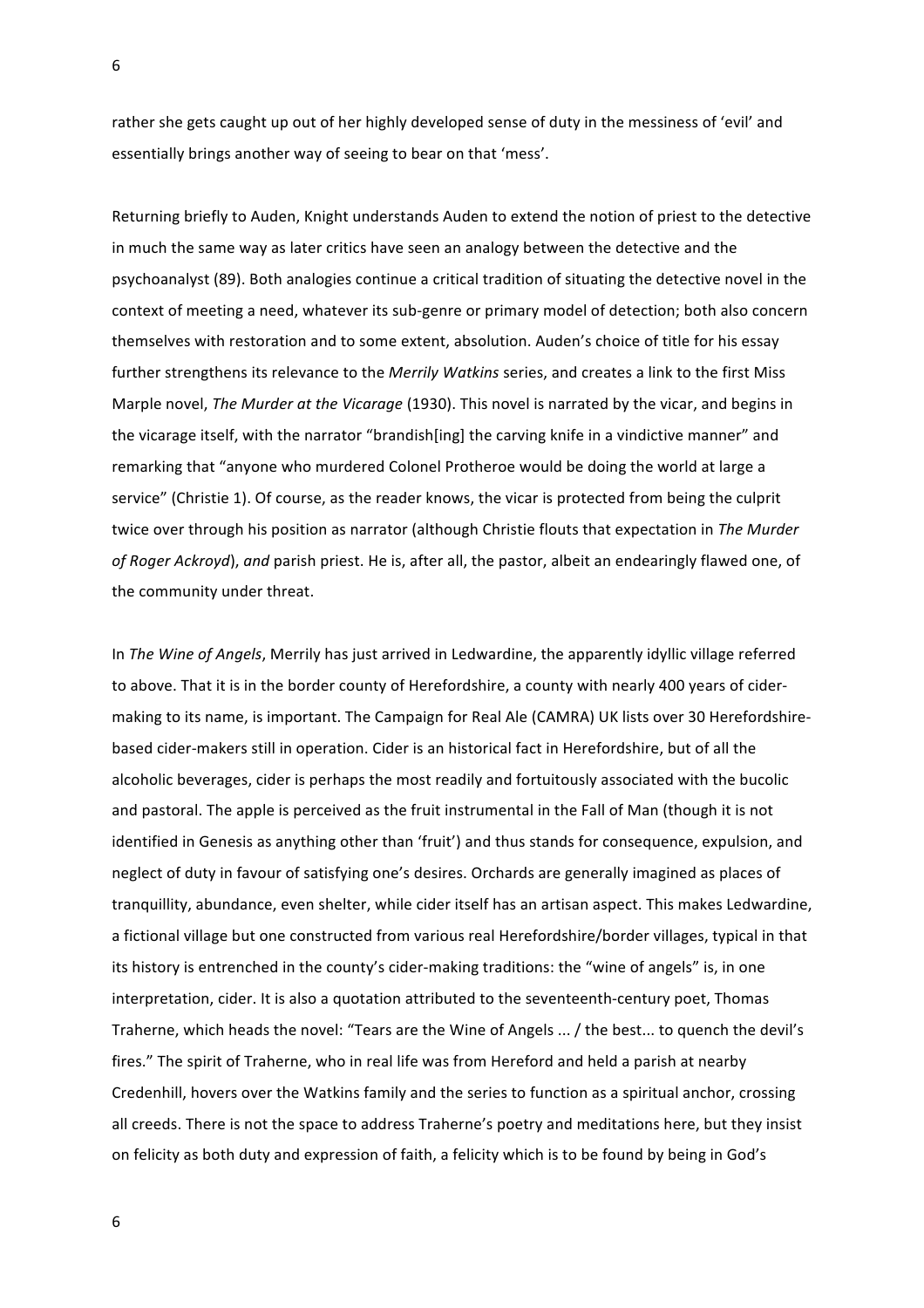natural world. As such, he is a further reminder of the possibility of grace and individual responsibility.

In the later novel, To Dream of the Dead (2008), a fictional website describes Ledwardine as being "once known as 'the Village in the Orchard'" and that "the old centre of the village is still partly enclosed by the remains of an apple orchard dating back at least to medieval times" (*DOD* 6). Ledwardine figures as a kind of Eden then, but always with the seed of 'evil' at its heart. The website, www.getalife/welshborder.co.uk, is exquisite in its cynical observation of what those searching for the idyll seek:

Today, Ledwardine (Jewel of the New Cotswolds – *Daily Telegraph*) is serene and inviting. The cobbled village square, with its small, open market-hall supported by oak pillars is enlivened by a variety of retail outlets, including bookshop, gallery and delicatessen as well as the 15<sup>th</sup>-century Black Swan Inn, noted for its fine food. (*DOD* 6)

In sum, Ledwardine promises material plenty: 'the open market-hall,' 'fine food,' a 'delicatessen,' combined with an assurance of culture and further consumption in the bookshop, gallery and 'variety of retail outlets'. The market-hall's "oak pillars" are a further invocation of sylvan origins and thus continuity, as well as resonating with the symbolism that the oak offers regarding empire, strength and surety. The purveyors of this 'life' (and ultimately Rickman) are keenly aware of pastoral as commodity here. Later in the same novel, this is further mocked, as Merrily wryly observes: "And it was raining again, which wouldn't help. They didn't have rain on GetaLife/welshborder, the relocation website all about convincing city-based would-be migrants that they could have a greener, saner way of life out here in the west" (*DOD* 28).

In its elision of "green" with "sane," the website peddles a travesty of the Rousseauesque ideal, the irony of which is not lost on Merrily or Rickman. The later novel confirms the ambiguity of Ledwardine's orchard as unproblematically pastoral in *The Wine of Angels*, where it is already embroiled in a discourse of responsibility and consumption, a point to which I will return.

The Wine of Angels establishes the setting of Merrily's new parish in terms of mood, principles and an ethic that come to characterise subsequent novels. It particularly makes clear to the reader the importance of reading, of interpreting signs, customs, people, and events according to context and

7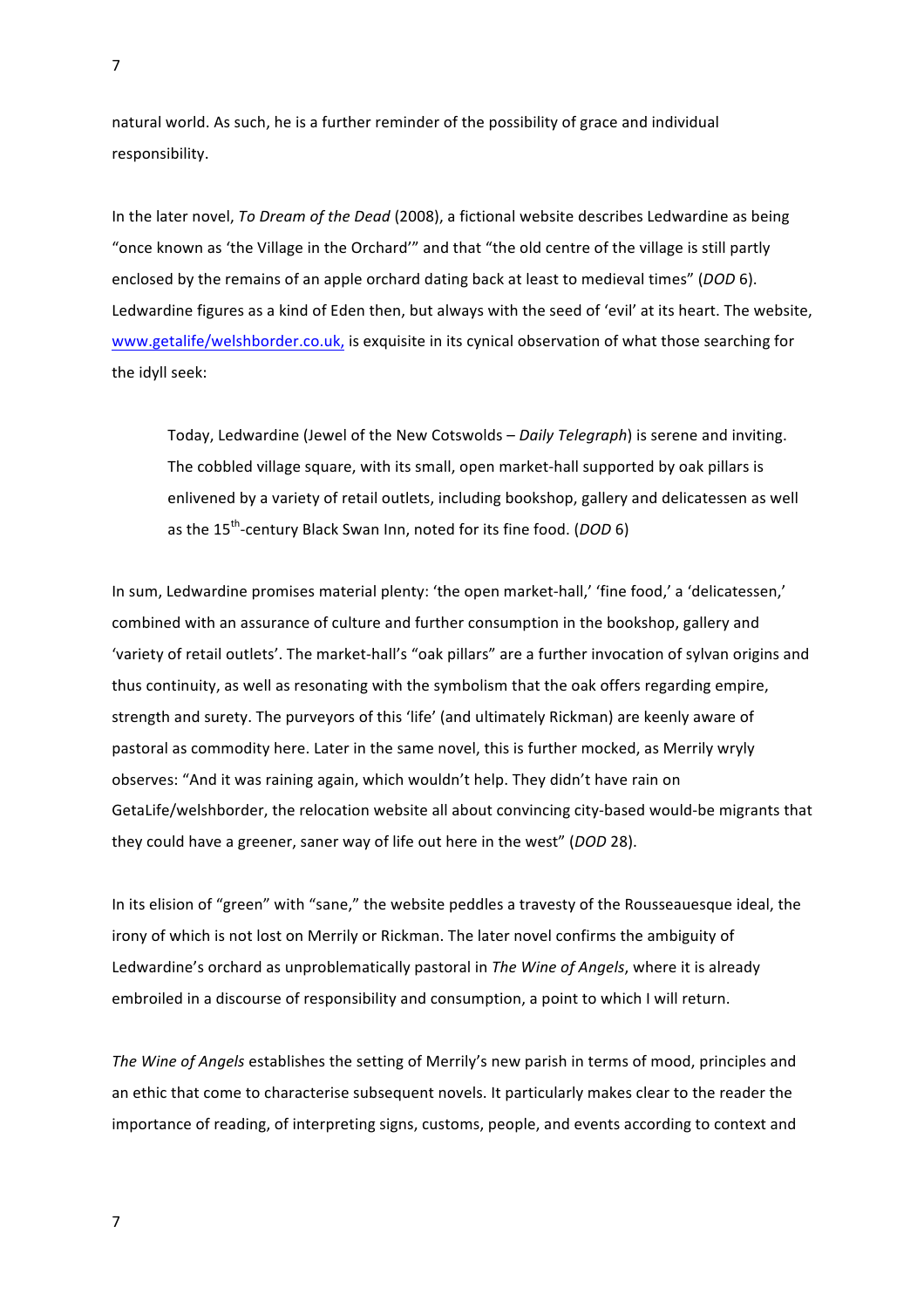history/ies; in other words, it deals with accountability. It begins by demonstrating the awkwardly multiple symbolisms of Ledwardine as "the village in the orchard" (*DOD* 6)

The novel opens with an attempt to 'revive' a tradition of wassailing, in which the locals gather to awake the spirit of the cider apple trees on Twelfth Night, thus ensuring a good crop later in the year. It is dark, bitterly cold, the trees so covered in ice that they "glitter [...] grimly" in the "bilious lamplight" (*WOA* 3). The more popular image of orchards as dappled and fruitful is instantly dismissed. This is a sinister place and its denizens less than content: "Twisty old devil," Rickman says of the apple tree that has been designated Apple Tree Man for the ritual, and continues, through Merrily's eves:

Looked as if it held a grudge in every scabby branch, and if you touched it there'd be sharp, pointy bits, like thorns. And it wouldn't give you any fruit on principle, wassail or no wassail, because, left to rot, apple trees . . .

. . . *they grows*[sic] *resentful.*

Merrily's grandad had told her that once, when she was a little girl. Frightening her, because you always thought of apples as cheerful and wholesome. Oaks could be gnarled and forbidding, pines scraggy and cruel. But apple trees were essentially good-natured, weren't they? (*WOA* 3)

Thus, young Merrily would trot down to her grandfather's orchard and "wish the trees a wary good night, assuring them they could always count on being looked after as long as she was around" (*WOA* 3). Apart from establishing an atmosphere of portent and suspense, this opening clearly signals negligence amounting to abuse by those who own the orchard. The ill-will and meanness of spirit that results, it is implied, is due to a wilful, even evil, failure of duty by the owners. The restitution of the orchard into more caring and responsible hands by the close of the novel is suggestive of Gifford's point concerning conscience and the need to heal the ruined relationship between human and nonhuman. As it is purchased by the Diocese of Herefordshire, through the orchestration of Lucy Devenish, the orchard returns to the fold of Merrily, the community's official pastor who is now able to make good her girlhood promise. That these hands are specifically Christian is not problematic for ecocriticism: as Todd Borlick argues, Christianity might advocate "dominion" but it also "promotes a sacred regard for the material world," "proves  $[...]$ accommodating to pagan philosophy and credits Nature as God's deputy" (Borlik 207). In a wider sense however, the orchard is metonymic of the facade of cosiness that is Ledwardine itself for those "would-be migrants," a facade which the reader cannot ignore.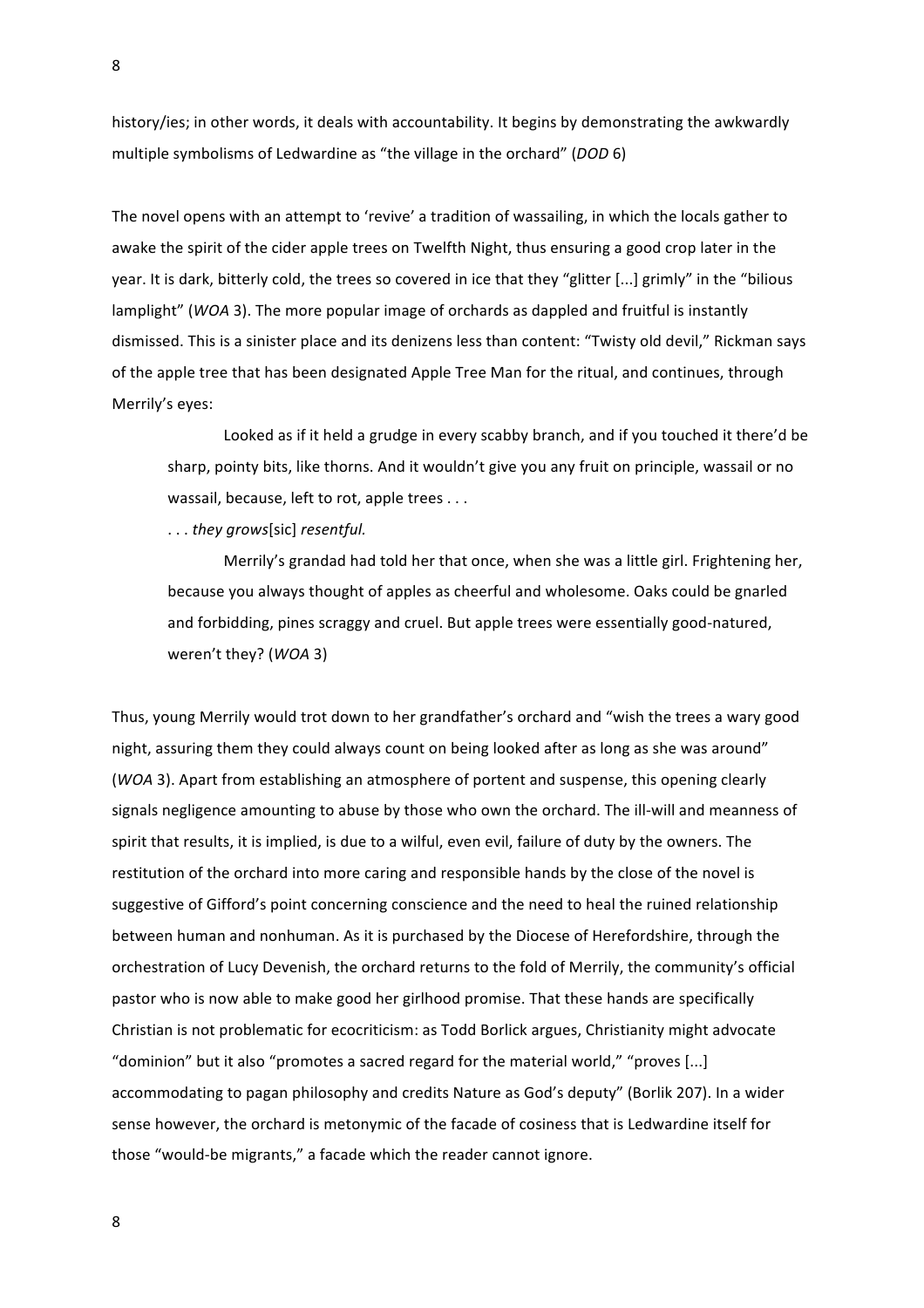The locals at the wassail have been coerced into it by incomers, the Cassidys, owners of the new restaurant and deli, the Country Kitchen, and include: three generations of the Powells, local farmers and landowners, including the orchard; Merrily, going incognito as new parish priest; Lucy Devenish, local shop owner and folklore expert; and James Bull-Davies, lord of the local manor, his pedigree reaching back several hundred years – amongst others. Each of them continues the theme of responsibility, while also standing for aspects of rural life and community in which ancient and modern are in uneasy transition: the Cassidys are earnest incomers who seek to impose their version of Arcadia on the village, relentless in their celebration of customs and rituals which are in fact misappropriated irresponsibly from other regions, while James Bull-Davies, burdened with the upkeep of his ancestral pile and its attendant obligations recalls the reality of the country house today, as outlined by Christine Berberich. The last century "saw the rapid decline of many country estates" as "many country-house owners realized that their estates were no longer financially viable and sold out." She continues that the country house now symbolises that very loss and decline in a wider sense, as well as standing for imperial and class avarice (Berberich 44).

Thus, Bull-Davies's presence in Ledwardine and at this pseudo-wassail is a significant reminder of a pastoral tradition that begins with Ben Jonson's "To Penshurst" but whose demise is mourned in *Brideshead Revisited* (1943). As a traditional figure of authority and duty, he contrasts with Lucy Devenish who is the self-appointed guardian of Ledwardine's authentic folk history: she owns and runs a local shop, Ledwardine Lore, and as something of a warrior for Ledwardine, shows the need for all individuals to be accountable. In her "big, wide-brimmed hat" and poncho, she recalls both American Indian and witch, but talks like a graduate of St Trinian's (*WOA* 4). Like Bull-Davies, she straddles old and new: pagan in her leanings, fiercely protective of Ledwardine, and yet cognisant of its commercial potential and need. Ledwardine Lore is full of tourist tat to do with apples.

It is Lucy Devenish who challenges the Cassidys' wassail, pointing out that they are importing not only themselves but, carelessly, customs from elsewhere: "It isn't traditional to the area [...] And so it *can't* be right. Do you see my point?"(*WOA* 4). But it is Bull-Davies who allows the Cassidys and their ritual to proceed. In a comically grim showdown, the Cassidys and Miss Devenish wave their favoured folklore encyclopaedias like weapons, Miss Devenish's being specific to the locale. She is condescendingly sidelined by Bull-Davies, with devastating results, as she herself foretells: as the locals raise their guns to shoot into the branches of the chosen tree, she mutters, "Going to cause offence [...] Deep offence" (*WOA* 11). Seconds later, the head of the eldest of the Powells is blown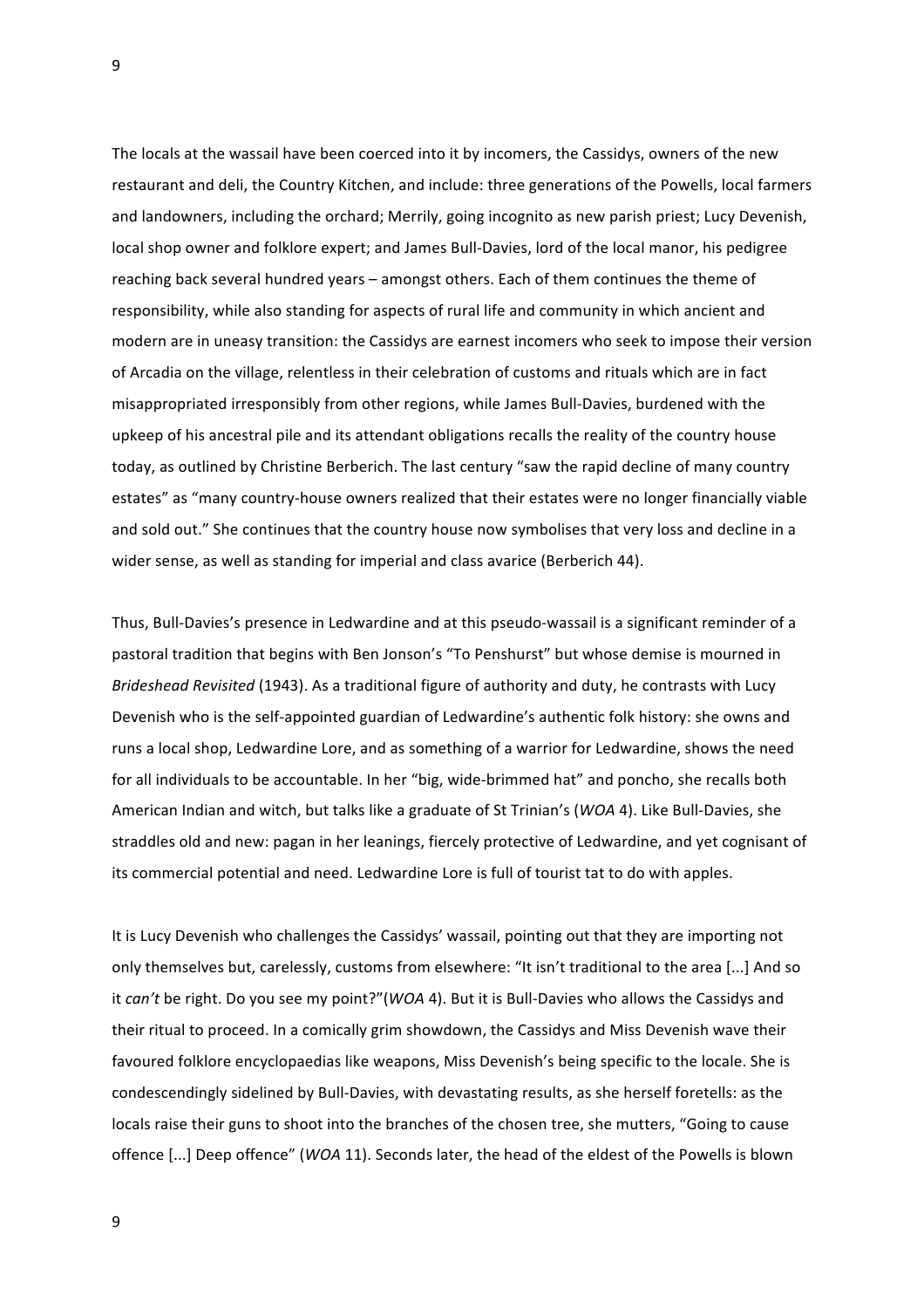apart and plastered in the branches of the tree. Merrily has her first mysterious death, but importantly, Bull-Davies is revealed momentarily as inattentive to, and ignorant of his own community, while the ritual, so wrong for the village, has facilitated the decapitation of the head of the Powell family. This particular incident is freighted with symbolism regarding the im/potency of landowners in their failure to protect, against their power to abuse. Edgar, the oldest Powell, is marked as mentally and therefore metaphorically absent: "eyes wide open" but seeing nothing, "[h]e wasn't here tonight, old Edgar, wasn't here at all" (*WOA* 10); already emasculated by age, his decapitation is merely a literal rendition of his state. In death, he is further reduced to "what looked like a milk churn in an overcoat [...] pumping out dark fluid, black milk" (*WOA* 13). Edgar becomes an inversion of everything he stood for in life, senile child rather than patriarch, implement and product of the farm rather than farmer, female rather than male, "pumping out [...] black milk" (*WOA* 13). As the novel progresses, it becomes clear that both the Powells and Bull-Davies's ancestors have a long history of sexual predations regarding those who supposedly, according to Burkean codes of landownership, are deserving of their protection: women, children, and tenants on their land.

We now see the idyll so carefully constructed by the Cassidys for the theatre it is: "it was artificial, it had been put on mainly for the Press who hadn't bothered to turn up [...] this facsimile of rural life as it was thought to have been lived, this 'traditional gathering involving for the most part, incomers" (*WOA* 6).

Nevertheless, the Cassidys and Miss Devenish broadly share a desire to intervene in order to conserve a species or way of life that is in danger of being lost. Ledwardine in this novel is like Gifford's whale, especially for the Cassidys for whom it is exotic, other, and in dire need of saving. Both Cassidys see the locals as detached from their traditions, a trend they intend to reverse: "Are we all here? Good, good." Mr Cassidy positioned himself [...] "But do we all know why we're here?" (*WOA* 5).

Miss Devenish on the other hand, understands Ledwardine to be in need of rescue from the likes of the Cassidys themselves. Like latter-day missionaries, the Cassidys blunder into a community with a diagnosis and remedy that is wrong for that community. As Caroline chillingly but foolishly observes: "The past is over. It can't harm us. But we can use it. [...] We're lucky enough to have these wonderful old buildings, set in such beautiful countryside, and an absolute wealth of traditions. But, Lord, we mustn't let them hold us back" (*WOA* 209). The Cassidys, Powells, and briefly, James Bull-Davies ignore Buell's criterium concerning "human accountability to the environment" (Borlik 6-7). They further fail Gifford's post-pastoral test, lacking proper humility towards their environment,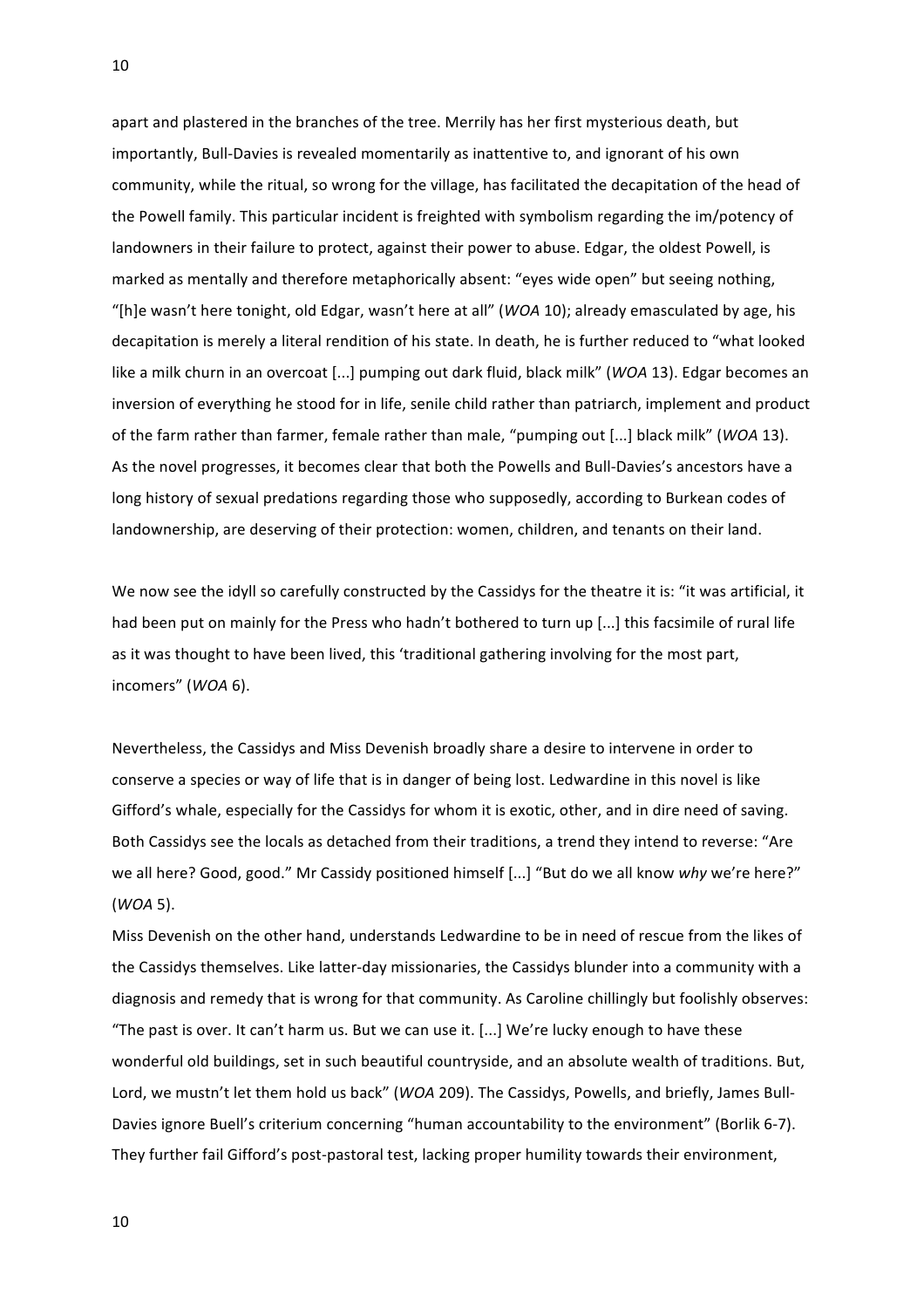heedless of the implications of their more destructive than creative roles as they seek personal gain. They suppose their relationship with their "natural home" to be beyond conscience (Gifford "Post-Pastoral" 18).

In *To Dream of the Dead* this relationship is brought sharply into question. It is raining, and has been for some time. Early in the novel, Jane visits the swelling river "to get some sense out of" it:

On the bridge, she looked over  $[...]$  watching him licking his lips  $[...]$  Tonight  $[...]$  for the first time Jane could remember, he was roaring and spitting and slavering at this banks. All those centuries of low-level brooding, and then . . . hey, climate change, *now* who's a loser? (*DOD* 14-5)

Like the orchard, the river seems vengeful, rising with relish to isolate then engulf Ledwardine; Ledwardine is no longer the whale, but increasingly, like the polar bear, adrift; it is now the populace that is in danger, not just customs and apple trees. Nature here is far from 'great' or unproblematically 'good'; nor is it suffering from climate change: grown fat and dangerous on the incessant rain caused apparently by global warming, the river is not unlike the corrupt developers and councillors threatening to build over Coleman's Meadow. Indeed, Rickman imputes distinctly human predatory qualities to the river: "You could smell him now. Smelled foul. It was almost sexual, Jane thought. Swollen, invasive, obscene, the river engorged [...] Jane [...] skipp[ed] back in disgust as he licked at her wellies" (*DOD* 15). The river is in fact, like us, has become the greedy, consuming entity.

This image echoes Gifford's sense that:

[Once] we could retreat to Arcadia; now Arcadia has its revenge on us. It has come home to haunt us because the boundaries have shifted as a result of our retreats and our ignorance [...] The borderland [...] now surrounds us with new kinds of borders ("New Senses" 246)

To conclude, Gifford continues that now we need new codes and relationships with both our potential and our pollution: we have a "freshly nuanced sense of environment that extends the original meanings of the very materials that pastoral literature explores" (246). Rickman's series, while spinning excellent yarns, has moved the 'golden age' murder mystery into a post-pastoral mode by placing at its heart, an ethos of responsibility for environment that includes human,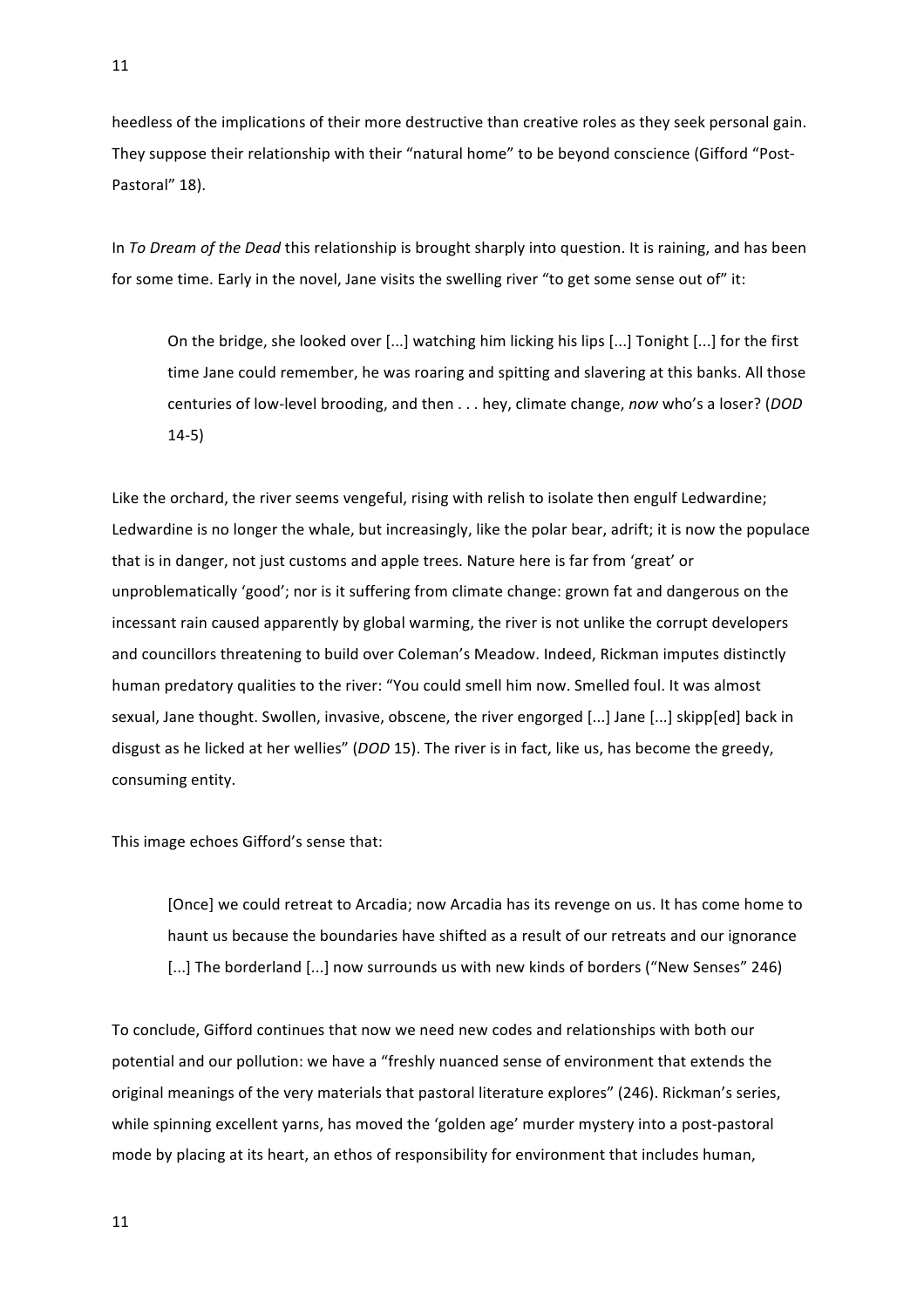nonhuman, past and present. The rapacious river is an especially sinister metaphor: not only are we destroying the environment, we are corrupting it. However, the image is more striking for being in a murder mystery novel: as I have argued, this genre is largely expected to console and reassure. That it repeatedly does not quite do so in Rickman's hands, is all the more alarming. The time for consolation and retreat is over.

## **Bibliography**

Alpers, Paul. "What is Pastoral?" Critical Inquiry 8 (Spring 1982): 437-60. Print.

Auden, W H. "The Guilty Vicarage: Notes on the Detective Story, by an Addict". *Harper's Magazine.* May 1948: 406-412. [Accessed 18 July 2013] http://www.unz.org/Pub/Harpers-1948may-00406 Berberich, Christine. "From Glory to Wasteland: Rediscovering the Country House in Twentieth-Century Literature." *New Versions of Pastoral: Post-Romantic, Modern and Contemporary Responses* to the Tradition. Eds. David James and Philip Tew. Madison/Teaneck: Fairleigh Dickinson University Press, 2009. 44-57. Print.

Borlick, Todd A. *Ecocriticism and Early Modern Literature: Green Pastures.* NewYork/London: Routledge, 2011. Print.

*Broadchurch.* Kudos Film and Television. ITV. 8 episodes. March-April 2013. Television. Christie, Agatha. *The Murder at the Vicarage*. London: HarperCollins, 2010. Epub Edition. Kindle. Gifford, Terry. "Post-Pastoral as a tool for ecocriticism." Pastoral and the Humanities: Arcadia Re-*Inscribed.* Eds. Mathilde Skoie and Sonia Bjørnstad Velàzquez. Exeter: Bristol Phoenix Press, 2006. 14-26. Print.

"Afterword: New Senses of "Environment," New Versions of Pastoral." New Versions of Pastoral: Post-Romantic, Modern and Contemporary Responses to the Tradition. Eds. David James and Philip Tew. Madison/Teaneck: Fairleigh Dickinson University Press, 2009. 245-57. Print.

Knight, Stephen. "The golden age." The Cambridge Companion to Crime Fiction. Ed. Martin Priestman. Cambridge: Cambridge University Press, 2003. 77-94. Print.

Priestman, Martin. *Detective Fiction and Literature: The Figure on the Carpet.* Basingstoke: Macmillan Press Ltd, 1990. Print.

Rickman, Phil. "Re: another British winner." Message to the author. 13 August 2013.

---. The Wine of Angels. London: Corvus, 2011. Kindle.

---. To Dream of the Dead. London: Quercus, 2009. Kindle.

Southcliffe. Warp Films. Channel 4. 4 episodes. August 2013. Television.

The Guilty. Hartswood Films/ITV 1. ITV. 3 episodes. September 2013. Television.